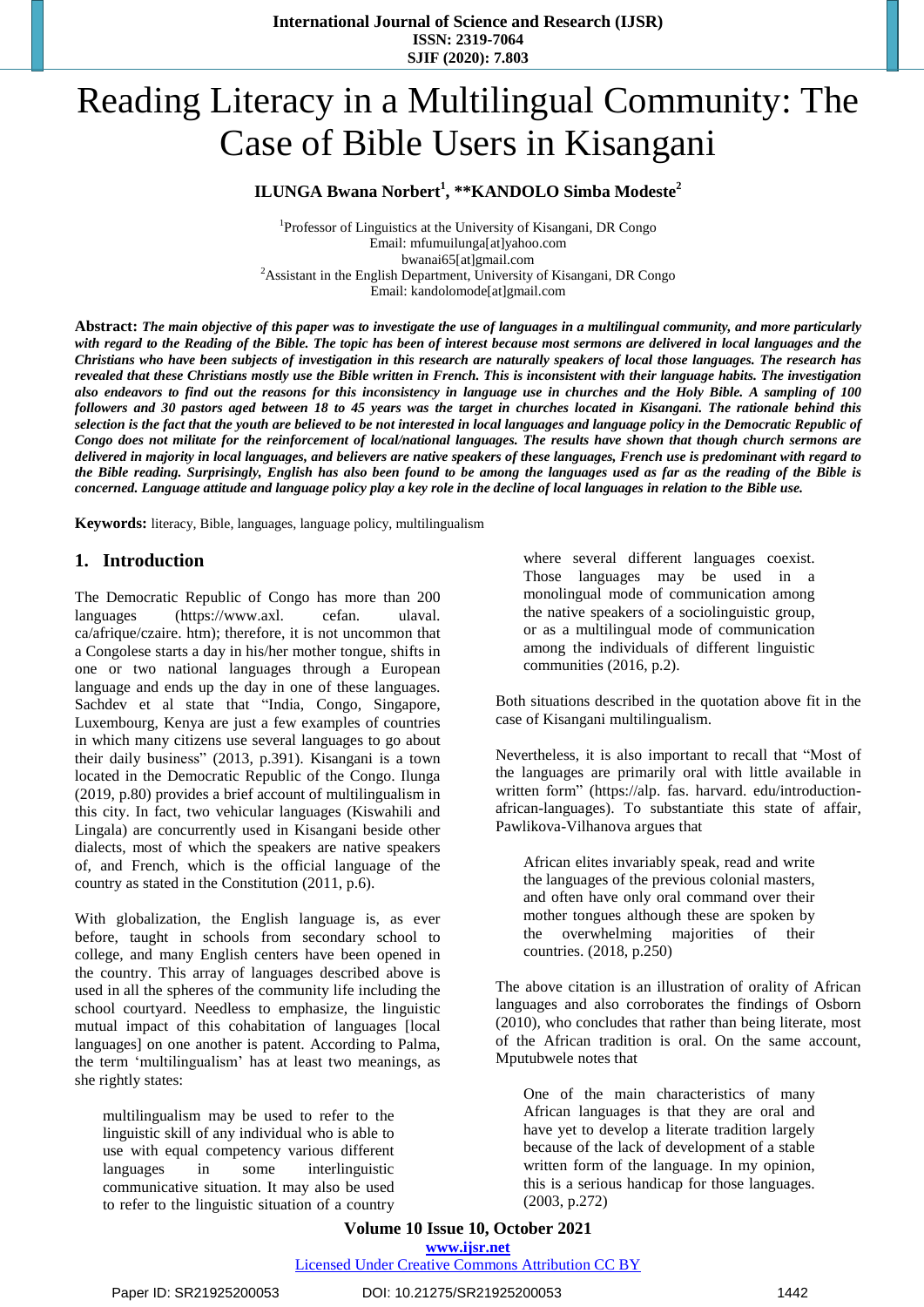This conclusion about Africa is also supported by many other examples. For instance, Trudell (2016) states that orality is the case of the Comorian language, whose use remains primarily oral.

There is, notwithstanding, written material that is available in almost all the languages of the Sub-Saharan area, and mainly in the Democratic Republic of Congo, which is the target of the present investigation. The Bible has been translated in all the four national languages including in many vernaculars. As previously stated, DRC counts more than 200 languages, and most of the population is Christian with an overall estimate of more or less 80%, while some other sources allege that threefourths (75%) of the population are Christian (the https://www.britannica. com/place/Republic-of-the-Congo/Religion).

The huge number of Christians on the one hand coupled with the literacy rate in the Democratic Republic of Congo which is roughly 77% (https://countryeconomy. com/demography/literacy-rate/democratic-republic-congo) on the other hand, are incentives to have an increased number of readers of the Bible. It should be noted that apart from students and other folks (lawyers, teachers, clerks, etc.) whose primary occupations deal with written materials, many people do not readily take much time to read or write. This is not, however, the case with Christians who are very close to their Holy Book, whether in the church or in any other religious gatherings, be it at home and/or while meditating on the Word of God in a lonesome place.

In terms of readers, the Bible may be presumed to be the most read book in the world if reference is only made to the number of individuals who have access to it (http://www.squidoo.com/mostreadbooks). It appears that conflict may result with regard to language choice when it comes to the reading of the Bible given the multilingual setting that Kisangani offers. This is the essence of the present investigation.

# **2. Statement of the Problem**

Christian sermons in Kisangani are commonly held in any of the three languages: Lingala, Swahili, and French, and in most cases with an interpreter in one of these three languages. English is also used in sermons as a target language in interpreting in some churches that host foreigners who use English as their lingua franca while staying in DR Congo. Sermons in Kisangani should be mostly delivered in local languages, and hence the Bible versions used should be those written in local languages. It happens that language policy in DR Congo has been criticized of favoring French at the detriment of these local languages.

This state of affair can be evidenced by the inconsistency between language policy and what is stated in the constitution, and above all, by the lack of law that reinforces/promotes Congolese languages. This lack of policy has been much more noticeable in the recent decades. Do the Bible users aged between 18 and 45 read the Bible written in the local languages and that one written in French with equal performance? Does the use of English in some sermons impact on these Bible users in terms of interest in the English version Bible? With these queries in mind, the present paper intends to answer the following questions:

(1) Do Bible readers of the targeted population in Kisangani mostly use the Bible written in local languages? (2) What are the reasons that favor languages like French (and English, to a little extent) to take precedence over local languages in Kisangani with regard to the Bible use?

As provisional answers to the above questions, we hypothesize that:

(1) The targeted population does not mostly use the Bible written in local languages.

(2) Orality which is the main characteristic of local languages and language attitude coupled with language policy are the main reasons that favor French (and English to a little extent) to take precedence over local languages.

# **3. Review of the Literature**

# **3.1. Literacy**

First, literacy is not that easy to define because its boundaries are not readily delimited. Montoya defines literacy as "the ability to identify, understand, interpret, create, communicate and compute, using printed and written materials associated with varying contexts" (2018, p.1). The author also indicates that UNESCO summarizes the key features of this definition into three, notably communication and expression, plurality of literacy, and this literacy must be a continuum. This continuum is very important in establishing literacy in people and plurality.

Similarly, Aina (2018, p.150) quotes the definition of the National Literacy Trust, who states that 'we believe literacy is the ability to read, write, speak and listen well. A literate person is able to communicate effectively with others and to understand written information. ' (2013). The author supports further that these basic skills in these terms: 'This transformation can only happen if society's most vulnerable youth and adults acquire basic literacy skills that equip them with the knowledge and confidence to improve their own lives and build more resilient communities' (2018, p.150). Quoting UNESCO, Pehrsson (2012, p.7) states that "Literacy involves a continuum of learning in enabling individuals to achieve their goals, to develop their knowledge and potential, and to participate fully in their community and wider society" (UNESCO, 2004, p.13). Baker (2001, p.322) also provides us with the definition borrowed from Hudelson (1994, p.130), who defines reading as

a language process in which an individual constructs meaning through a transaction with written text that has been created by symbols that represent language. The transaction involves the reader's acting upon or

**Volume 10 Issue 10, October 2021 www.ijsr.net** Licensed Under Creative Commons Attribution CC BY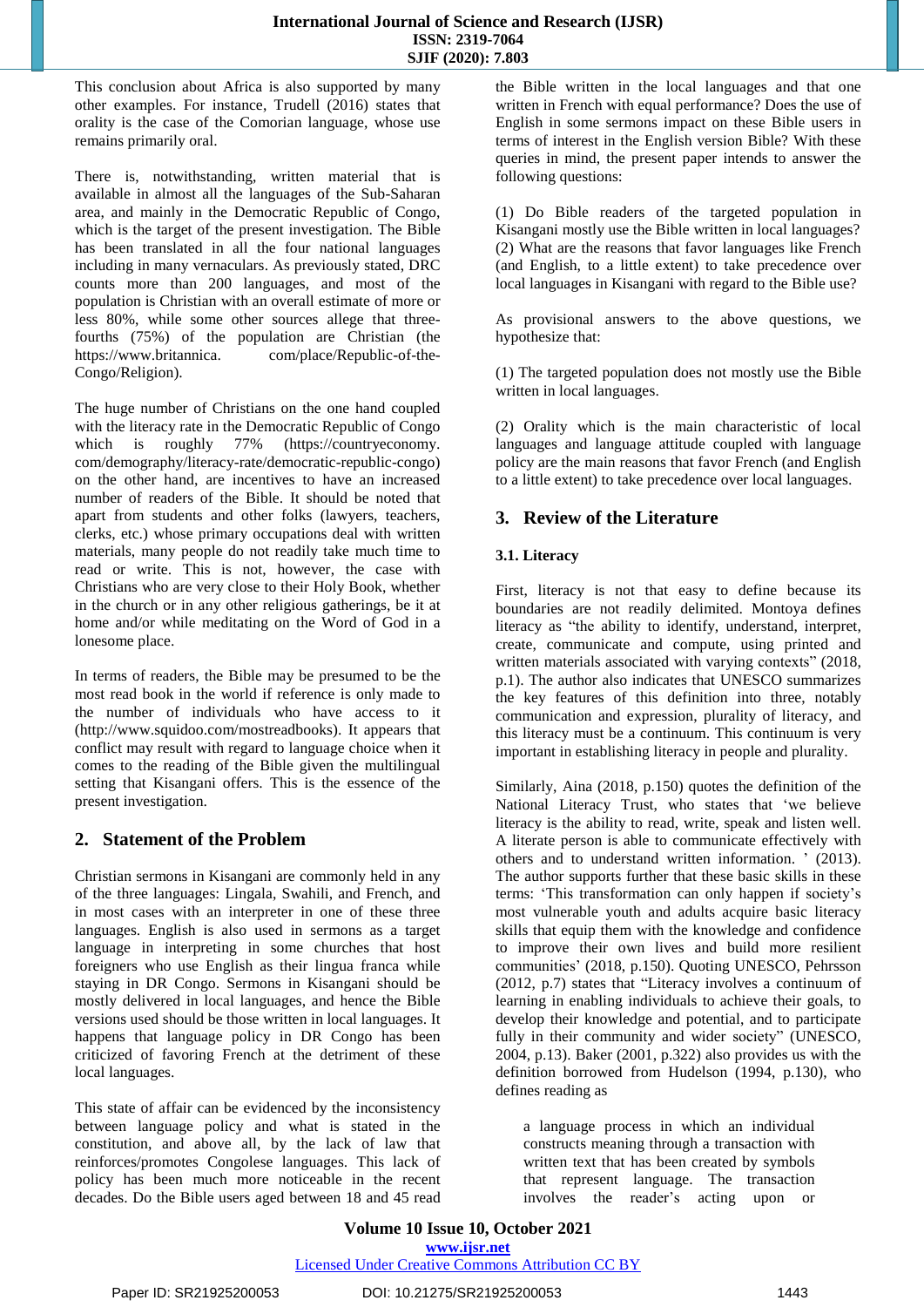interpreting the text, and the interpretation is influenced by the reader's past experiences, language background, and cultural framework, as well as the reader's purpose for reading.

Baker gives several accounts where literacy is important, and in the case of the Bible, it ascertains the confirmation of attitudes. At the societal level, the author lists seven key points why literacy is needed: survival, learning, citizenship, personal relationships, personal pleasure and creativity, employment, community development and political empowerment, empowering the mind. Making a plea for minority languages (as is the case of several languages in DR Congo), the same author further asserts that "the nature and future of language minorities is thus interwoven in their literacy practices' (2001, p.319). In fact, several languages of DR Congo are listed among either minority or endangered majority languages, and so far as their literacy practices are very low, their nature and future may be seriously jeopardized.

Bible literacy is one of the forms of reading literacy. Nelson

(https://www.truth78.org/media/wysiwyg/nelson\_biblicalli teracy.pdf) defines it as 'the ability to rightly read and understand the Bible, using the proper tools of study, thereby becoming well acquainted with the Bible's character (innate qualities) and content'. He breaks the importance of Bible literacy into three: to bring about faith, for Christian growth, and for guiding true doctrine.

As may be noticed, this importance of Biblical literacy as discussed by Baker does not focus on language choice when it comes to bilinguals or multilinguals. There is, however, a good account of the Bible literacy given by Nehrbass. He discusses the case of monolinguals and bilinguals with regard to the choice of the language of reading the Bible. His discussion is sound when he concludes that

If this study indicates that people in a language community are more comfortable reading and thinking through the meaning of passages in the LWC than in their vernacular, it should also underscore the importance of "Scripture in use" (SIU). With stronger vernacular literacy campaigns, the discrepancy between vernacular and LWC scores will lessen. The current global reality, though, is that despite "vernacular education movements" many language communities will never use their written mother tongue to the same degree they use the written lingua franca. (2014, p.102)

This quotation shows the extent to which LWCs (languages of wider communication) supersedes vernacular languages in terms of preference.

On his part, Luchivia (2012, p.5) rightly puts it when he says that

language can be a two-edged sword in that on one hand it builds up while on the other hand it can destroy. The magic is concealed in the power of human attitude and character, and intuition to know which language to use, when to use it, and how it enables effective communication

This is the true secret when it comes to language choice in a multilingual community where interacting, reading, and writing can be dictated by many factors such as language proficiency, attitude, etc. With regard to reading literacy, PISA (2018, p.8) argues that 'definitions of reading and reading literacy have changed over time to reflect changes in society, economy, culture and technology. ' They also note that

Changes in our concept of reading since 2000 have led to an expanded definition of reading literacy, which recognises motivational and behavioural characteristics of reading alongside cognitive characteristics. Both reading engagement and metacognition – an awareness and understanding of how one develops an understanding of text and uses reading strategies …' (2018, p.5).

It is in this frame that the choice of language for Bible reading in a multilingual setting is to be understood.

#### **3.2. Language Policy in DR Congo**

The history of language policy in DR Congo is littered with several pitfalls as is the case in most of the then colonized African countries. Many research works have documented this topic. Mputubwele, for instance, discusses at length the impact of the Zairean [DR Congo] language policy and its effect on the literatures in the national languages. He concludes that

a. The need to promote the national languages does exist genuinely on the part of the Zairian people. This is what has come out of all the gatherings organized by the national education authorities, the party or the language specialists.

b. There is a serious lack of a language policy in Zaire and the situation should be corrected. (2003, pp.289-290)

It is to be noted from his research that older generations were trained in local languages. This was mainly because the Belgians feared to train Congolese in the European language that could open them to revolutionary literature. On this account, the same author (2003, pp.278-279) quotes Yates who states that

First of all, in the opinion of the very experienced colonials, all negroes knowing French refuse to do manual labour, " especially in urban areas. Secondly, missionaries and colonial officials were especially irked when Africans wanted to imitate the dress, behaviour, and language of whites. [...] Thirdly, to have all Congolese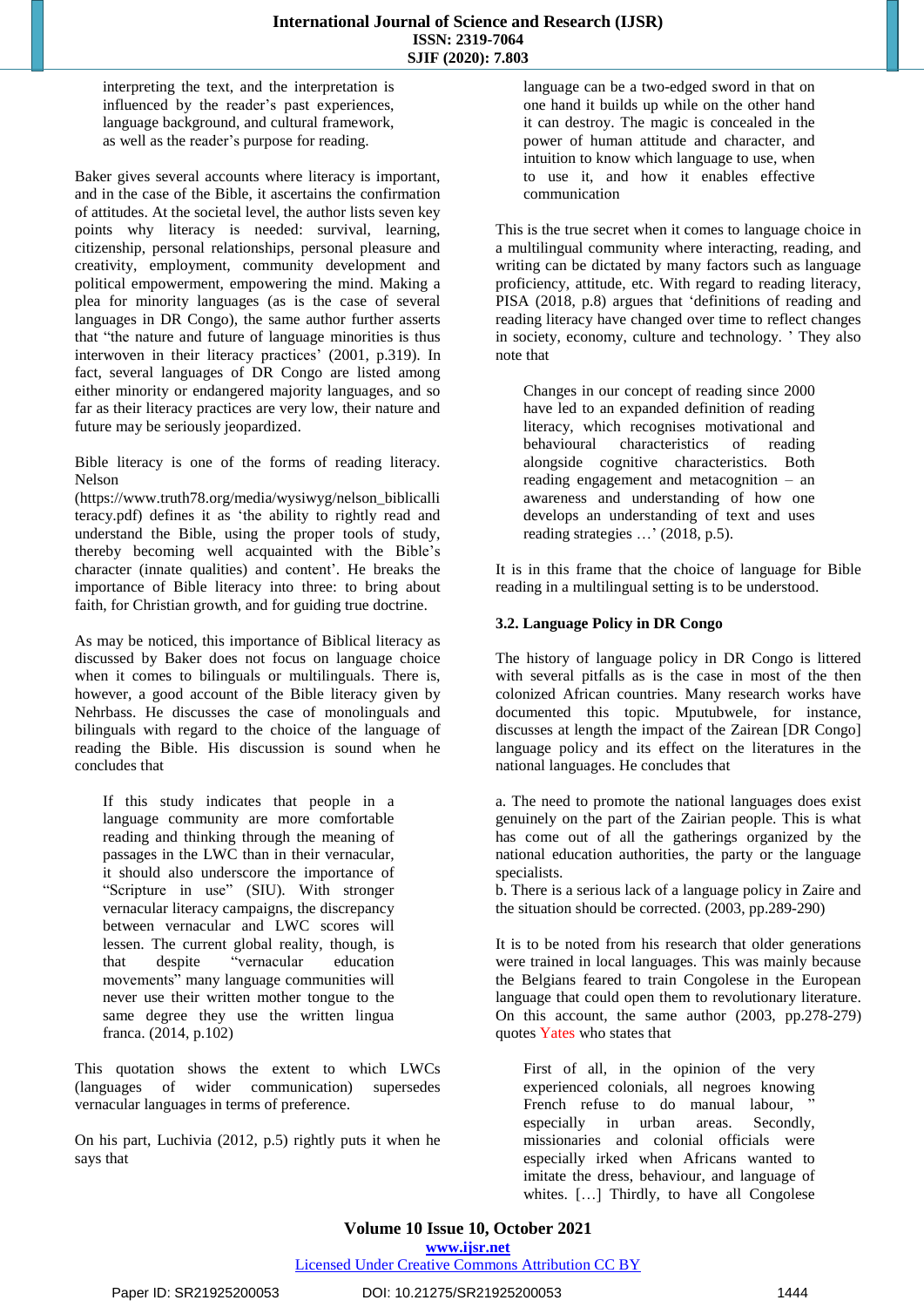study French was "to risk the creation of a generation of déclassés, and anarchists. ' Experience in India, [. . . ] had shown that an anti-colonial outlook was fostered by education in a European language. Fourthly, the widespread introduction of French would be a unifying factor that posed a political threat to the white hegemony. (Yates, 1980, p.272)

For the reasons alluded to in the above quotation, there was emergence of literature written in these local languages, as Yates puts it, "Missionaries rationalised the restriction of French instruction on several grounds. The Jesuits said they used local vernaculars on 'pedagogical grounds' because Africans learned more quickly if their first instruction was in a familiar language" (Yates, 1980, p.274). Riva (2006) and Mongaba (2010) list very few books of literature in Congolese languages; whether new literary books are still produced that has not been brought to our knowledge. As regards printed and online newspapers, I have not been able to identify a single one appearing in local languages and having a wide audience. This phenomenon is a proof of glaring lack of promotion of local languages and hence a serious indication of lack of consistent language policy in DR Congo. Recently, local languages have been thoroughly neglected and relegated to the bottom of concerns bydeciders at all levels. This evidence can be seen through what Makita asserts,

From the abolition of French at the elementary level of primary school, they moved to its reintroduction in oral form, its suppression at this level of education having been perceived as one of the mistakes of the Zairean revolution but, since the reintroduction of oral French in the last years of primary school in 1976, the supporters of the French language have interpreted this bilingualism in favour of French and have not prevented themselves to force the introduction of French from the first year. This was contrary to the instructions of the Department of Primary and Secondary Education for which the language of primary instruction is one of the four national languages. Some of the current guidelines of the Ministry of Primary and Secondary Education tend to strengthen the position of French at the expense of national languages (Makita, 2012, pp.50-51, translation mine).

The author further concludes that due to this multilingualism, most Congolese end up by mastering neither French nor national languages, when he states that

the reality is that it is increasingly difficult to master French and Congolese languages. English only reinforces the impasse, except for those who learn it in the relevant options of the University and the Higher Educational Institutes and in specialized centres (Makita, 2012, p.57, translation mine).

Equally, this point of view is supported by Ntita, who argues that

from 1975 to date, the use of national languages is allowed in the first 2 years of primary school and the use of French takes over from the 3rd year according to the curriculum's prescription. But the reality on the ground is that French is used as a teaching vehicle in many schools" (2009, pp.7-8, translation mine).

In fact, these two authors support that for about 45 years now, the promotion of national languages has been the least of concerns for language policy makers and politicians in general.

#### **3.3. English in the Democratic Republic of Congo**

Kasanga (2012) has discussed the irrepressible wind of globalization that enhanced the use of English in the DR Congo. In his attempt to explain the need for translation based on English and French, Ilunga (2010, p.2) briefly discusses the importance of English due to these needs imposed by the demand of translation and interpreting in this globalisation era. It has become more and more evident that with transplantation and/or use of international languages in almost all the communities of the world, translation has become a necessity for transmitting messages between people of different linguistic backgrounds. The Democratic Republic of Congo (DRC) in general and Kisangani in particular, is also prone to undergo the needs for mastering English in order to be competitive on the labour market, in research and business.

In fact, in the case of DR Congo, English is nowadays used in church services (though not that often), in Nogovernmental organizations (NGOs), and in the United Nations Agencies. The need of communicating in English is also felt when Congolese interact with foreign journalists and officials who speak other languages than French.

The increasing use of English in DRC is a new phenomenon that can be traced back to the arrival of foreign troops (most of whom spoke English) that backed late Laurent Kabila in his successful attempt to overthrow late President Mobutu, and, more recently, with the presence of the United Nations Organization Stabilization Mission in the Democratic Republic of the Congo (MONUSCO), which employs several hundreds of Congolese, and English is sometimes the main language above French in this United Nations' mission. It is now increasingly taught in Colleges, and many English Language schools have been opened.

# **4. Data Collection**

Kisangani is a multilingual city with several Christian communities: catholic, protestant, revival, etc. This investigation was carried out in 10 churches distributed in 5 of the 6 Communes of the town. The sample included

#### **Volume 10 Issue 10, October 2021 www.ijsr.net**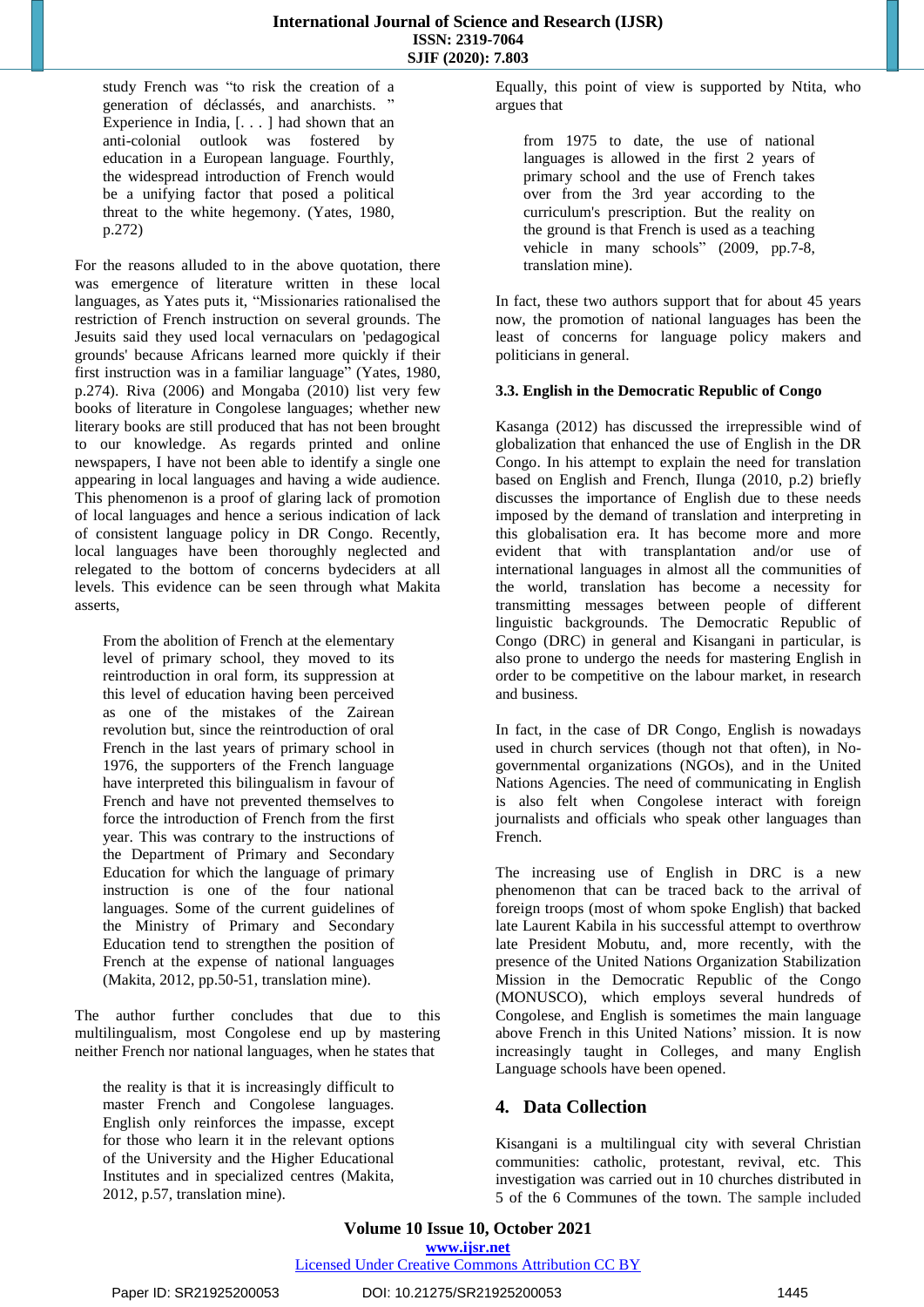100 followers and 30 pastors/servants: 10 followers and 3 pastors per church as reflected in tables 1 and 2. Several communities were represented: catholic, revival, Protestant, and independent churches. The age of the target population oscillated between 18 and 45 years. The survey was conducted in in November 2020. The reason why the population comprised between this age group was chosen is that it is from the 1970's that the linguistic policy has been the most inconsistent with regard to the promotion of local languages, and therefore there is a serious pretention that the population comprised in this age range may have negatively impacted regarding local languages at the expense of foreign languages, at least with regard to reading literacy. In fact, this investigation was a survey on language attitude and/or use. The questionnaires (two of them: one for followers and the other one for pastor) had ten questions each and was written in French.

# **5. Descriptive Statistics of Survey**

| <b>Churches</b>  | <b>Minimum</b><br>Age | <b>Maximum</b><br>Age | <b>Mean Age</b> |
|------------------|-----------------------|-----------------------|-----------------|
| <b>CEPAC</b>     | 18                    | 41                    | 28.8            |
| <b>NAJOTH</b>    | 19                    | 45                    | 31.4            |
| AOG              | 20                    | 45                    | 33              |
| <b>ACK</b>       | 19                    | 41                    | 26              |
| <b>JSS</b>       | 20                    | 38                    | 25.9            |
| <b>ST CAMULE</b> | 26                    | 45                    | 39              |
| <b>CBFC</b>      | 23                    | 43                    | 33.6            |
| <b>EBEN EZER</b> | 24                    | 41                    | 32.8            |
| <b>CDPM</b>      | 23                    | 43                    | 26, 3           |
| PHILADELPHIE     | 20                    | 48                    | 30.4            |
| Average          |                       |                       | 30.7            |

| Table 1: Presentation of the variable age of the surveyed followers |  |  |
|---------------------------------------------------------------------|--|--|
|                                                                     |  |  |



**Figure 1:** Mean age for followers

| <b>Table 2:</b> Presentation of the mean age of the surveyed servants |                       |                       |                 |
|-----------------------------------------------------------------------|-----------------------|-----------------------|-----------------|
| <b>Churches</b>                                                       | <b>Minimum</b><br>Age | <b>Maximum</b><br>Age | <b>Mean Age</b> |
| <b>CEPAC</b>                                                          | 28                    | 45                    | 37.67           |
| <b>NAJOTH</b>                                                         | 36                    | 45                    | 42              |
| AOG                                                                   | 38                    | 45                    | 42              |
| <b>ACK</b>                                                            | 30                    | 42                    | 34.67           |
| <b>JSS</b>                                                            | 25                    | 38                    | 32.67           |
| <b>ST CAMULE</b>                                                      | 36                    | 45                    | 42              |
| <b>CBFC</b>                                                           | 30                    | 45                    | 38.33           |
| <b>EBEN EZER</b>                                                      | 38                    | 45                    | 41              |
| <b>CDPM</b>                                                           | 22                    | 41                    | 32.67           |
| PHILADELPHIE                                                          | 42                    | 43                    | 43.33           |
| Total                                                                 |                       |                       | 38.5            |

**Table 2:** Presentation of the mean age of the surveyed servants

### Paper ID: SR21925200053 DOI: 10.21275/SR21925200053 1446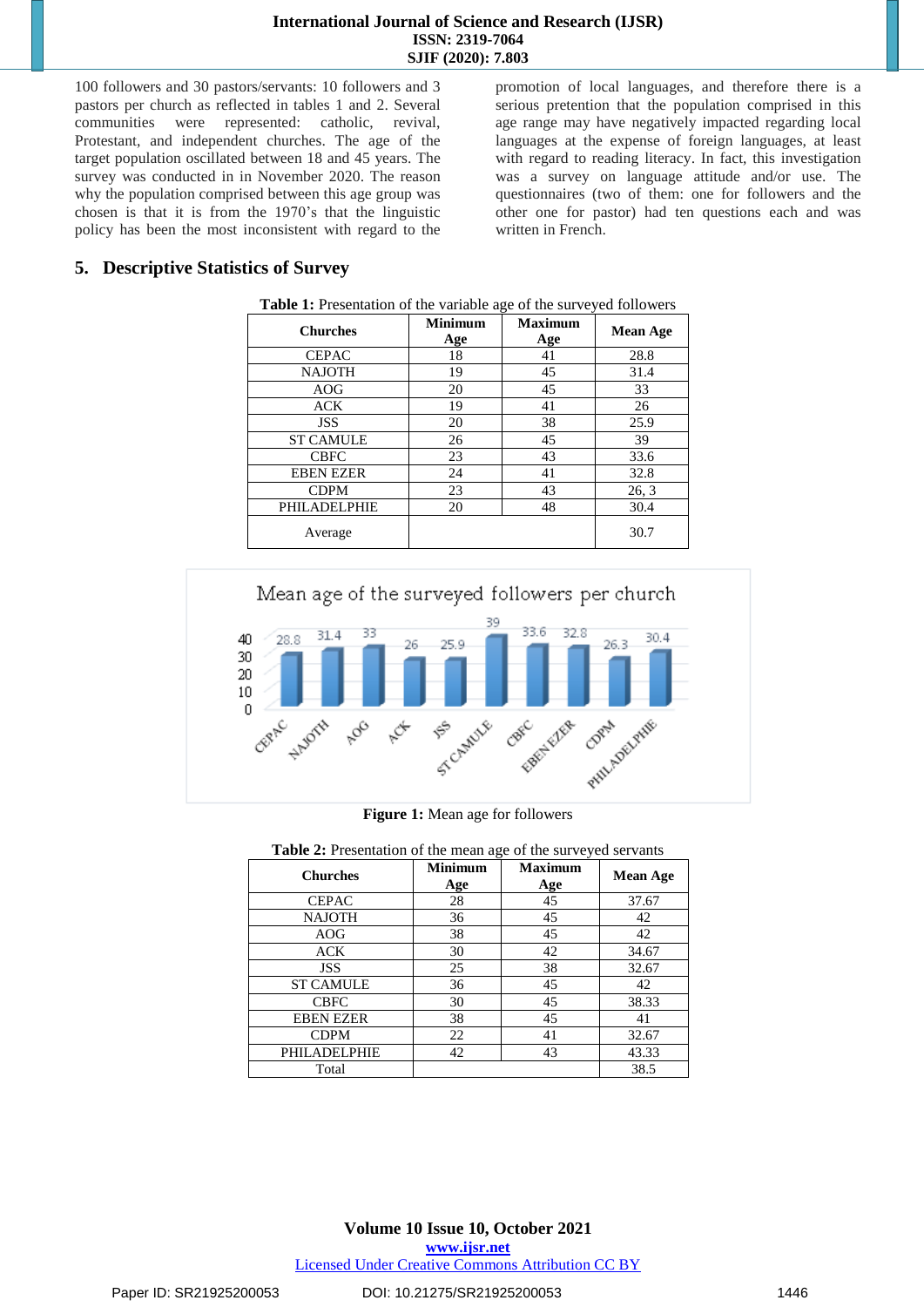

|  |  |  |  | Figure 2: Age of servants |
|--|--|--|--|---------------------------|
|--|--|--|--|---------------------------|

#### **Table 3:** Presentation of the sex variable of the surveyed followers

| Churches         | Males<br>% | Females % |
|------------------|------------|-----------|
| <b>CEPAC</b>     | 100        | 0         |
| <b>NAJOTH</b>    | 50         | 50        |
| AOG              | 50         | 50        |
| <b>ACK</b>       | 50         | 50        |
| <b>JSS</b>       | 90         | 10        |
| <b>ST CAMULE</b> | 30         | 70        |
| <b>CBFC</b>      | 50         | 50        |
| <b>EBEN EZER</b> | 50         | 50        |
| <b>CDPM</b>      | 50         | 50        |
| PHILADELPHIE     | 50         | 50        |
| Average          | 57         | 43        |

#### **Table 4:** Presentation of the education variable of the surveyed followers

|                     | Education                            |                                     |                       |                  |  |  |  |  |  |  |  |  |  |
|---------------------|--------------------------------------|-------------------------------------|-----------------------|------------------|--|--|--|--|--|--|--|--|--|
| Churches            | Secondary<br>school<br>certificate % | Secondary<br>school<br>diploma<br>% | Undergraduate<br>$\%$ | Graduate<br>$\%$ |  |  |  |  |  |  |  |  |  |
| <b>CEPAC</b>        | $\Omega$                             | 90                                  | 10                    | $\Omega$         |  |  |  |  |  |  |  |  |  |
| <b>NAJOTH</b>       | $\theta$                             | 70                                  | 20                    | 10               |  |  |  |  |  |  |  |  |  |
| <b>AOG</b>          | $\theta$                             | 10                                  | 30                    | 60               |  |  |  |  |  |  |  |  |  |
| <b>ACK</b>          | 0                                    | 60                                  | 20                    | 20               |  |  |  |  |  |  |  |  |  |
| <b>JSS</b>          | $\theta$                             | 40                                  | 30                    | 30               |  |  |  |  |  |  |  |  |  |
| <b>ST CAMULE</b>    | $\Omega$                             | 50                                  | 40                    | 10               |  |  |  |  |  |  |  |  |  |
| <b>CBFC</b>         | $\theta$                             | 30                                  | 40                    | 30               |  |  |  |  |  |  |  |  |  |
| <b>EBEN EZER</b>    | 0                                    | 30                                  | 4                     | 30               |  |  |  |  |  |  |  |  |  |
| <b>CDPM</b>         | 10                                   | 80                                  | 10                    | $\Omega$         |  |  |  |  |  |  |  |  |  |
| <b>PHILADELPHIE</b> | $\Omega$                             | 20                                  | 20                    | 60               |  |  |  |  |  |  |  |  |  |
| Average             |                                      | 48                                  | 26                    | 25               |  |  |  |  |  |  |  |  |  |

#### Paper ID: SR21925200053 DOI: 10.21275/SR21925200053 1447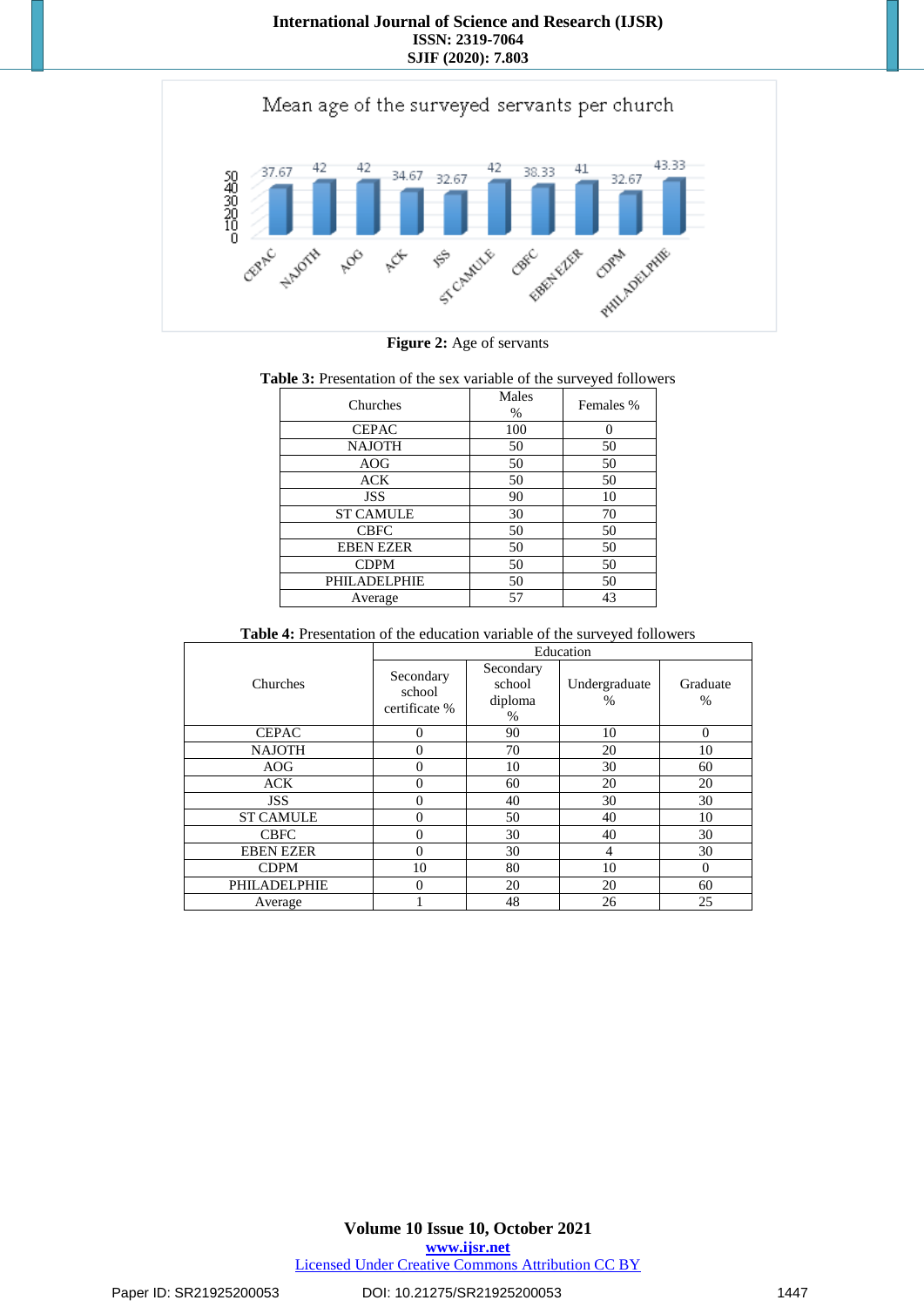

**Figure 3:** Education of followers

|                  | Table 5: Presentation of the education variable of the surveyed servants |                  |               |          |
|------------------|--------------------------------------------------------------------------|------------------|---------------|----------|
|                  |                                                                          | Education        |               |          |
| Churches         | Secondary school<br>certificate %                                        | Secondary school | Undergraduate | Graduate |
|                  |                                                                          | diploma %        | %             | $\%$     |
| <b>CEPAC</b>     | 33.33                                                                    |                  | 33.33         | 33.33    |
| <b>NAJOTH</b>    |                                                                          | 33.33            | 66.67         |          |
| AOG              |                                                                          |                  |               | 100      |
| <b>ACK</b>       |                                                                          | 66.67            | 33.33         | $\theta$ |
| <b>JSS</b>       |                                                                          |                  |               | 100      |
| <b>ST CAMULE</b> |                                                                          |                  | 66.67         | 33.33    |
| <b>CBFC</b>      |                                                                          |                  |               | 100      |
| <b>EBEN EZER</b> |                                                                          | 66.67            |               | 33.33    |
| <b>CDPM</b>      |                                                                          | 33.33            | 33.33         | 33.33    |
| PHILADELPHIE     |                                                                          |                  |               | 100      |
| Average          | 3.33                                                                     | 20               | 23.33         | 53.33    |



**Figure 4:** Education of servants

### **4.1. Summary of Descriptive Statistics**

As part of this study. The survey was carried out on two groups of respondents spread over ten churches in the city of Kisangani: the followers and the servants.

Regarding the first group, the average age of the people surveyed is 29 years old. With a minimum age of 18 and a maximum of 45 years.56% of the respondents were men against 44% of women. Another important characteristic is their level of education: 50% have a secondary school diploma; 49% have at a university degree and only 1% of the respondents have not completed the secondary school level. This level of education influences the high interest given to the French language, and to some extent to the English language.

**Volume 10 Issue 10, October 2021 www.ijsr.net** Licensed Under Creative Commons Attribution CC BY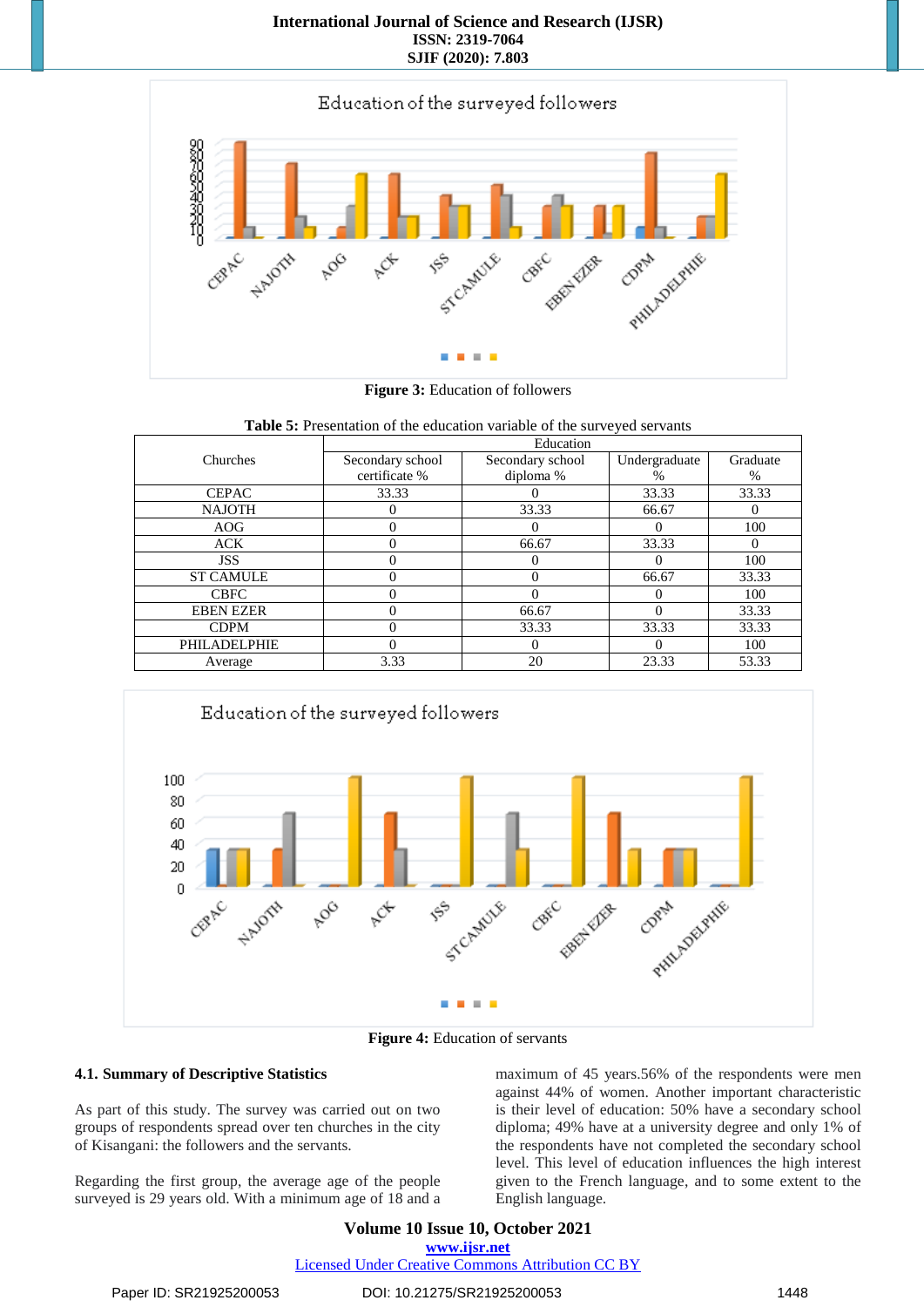The mean age in the second group is 38 years. with a minimum age of 22 and a maximum of 45. These respondents are 100% men. This can be explained by the fact that generally. Most servants in Christian church are men and the reasons go beyond the scope of the present investigation. Another important characteristic is their level of education: 56.7% have a bachelor's degree; 26.7% are undergraduates.13.3% has a secondary school diploma and the rest have not completed the secondary school education. Compared to the first group. this one has more than 50% of respondents having a bachelor's degree. This is an advantage of considering the French and English.

### **6. Data Analysis**

S= Swahili; L=Lingala F=French.

|                                                                    |              |              |           |               |                            |      |               |               |                           |            | Table 6: Followers                 |                                                                           |                |            |              |            |          |             |                           |             |                            |                  |
|--------------------------------------------------------------------|--------------|--------------|-----------|---------------|----------------------------|------|---------------|---------------|---------------------------|------------|------------------------------------|---------------------------------------------------------------------------|----------------|------------|--------------|------------|----------|-------------|---------------------------|-------------|----------------------------|------------------|
|                                                                    |              | <b>CEPAC</b> |           | <b>NAJOTH</b> | <b>EBEN</b><br><b>EZER</b> |      | <b>CAMILE</b> | <b>St</b>     |                           | <b>JSS</b> | <b>PHILADE</b><br>L<br><b>PHIE</b> |                                                                           |                | <b>AOG</b> |              | <b>ACK</b> |          | <b>CDPM</b> |                           | <b>CBFC</b> |                            | Average          |
|                                                                    | Language     | $\%$         | Language  | $\%$          | Language                   | $\%$ | Language      | $\%$          | Language                  | $\%$       | Language                           | $\%$                                                                      | Language       | $\%$       | Language     | $\%$       | Language | $\%$        | Language                  | $\%$        | Language                   | $\mathcal{S}$    |
| <b>Basic</b><br>language<br>spoken in<br>the family<br>in the past | S            | 100          | S         | 90            | L                          | 60   | ${\bf S}$     | 70            | S                         | 70         | ${\bf S}$                          | 50                                                                        | $\mathbf{F}$   | 40         | L            | 80         | L        | 80          | L                         | 80          | S                          | 38               |
| <b>Basic</b><br>language<br>currently<br>spoken in<br>the family   | S            | 100          | S         | 80            | L                          | 60   | ${\bf S}$     | 90            | $\mathbf F$               | 50         | ${\bf S}$                          | 50                                                                        | F              | 100        | L            | 70         | L        | 90          | $\mathbf L$               | 60          | S                          | 32               |
| Most used<br>language<br>in sermons                                | $\mathbf{F}$ | 60           | $\rm F$   | 100           | $\mathbf{F}$               | 60   | $\rm F$       | 50            | $\mathbf F$               | 50         | $\mathbf F$                        | 100                                                                       | $\mathbf{F}$   | 60         | $\mathbf{F}$ | 60         | L        | 60          | $\boldsymbol{\mathrm{F}}$ | 70          | $\mathbf F$                | 61               |
| Bible<br>version<br>frequently<br>used in the<br>church            | $\mathbf{F}$ | 80           | $\rm F$   | 90            | $\overline{F}$             | 80   | $\mathbf{F}$  | 50            | $\boldsymbol{\mathrm{F}}$ | 100        | $\overline{F}$                     | 100                                                                       | $\overline{F}$ | 70         | $\mathbf{F}$ | 80         | L        | 60          | $\mathbf F$               | 90          | $\mathbf F$                | 74               |
| Most used<br>Bible<br>version<br>while<br>meditating<br>alone      | S            | 60           | $\rm F$   | 80            | $\overline{F}$             | 60   | $\mathbf{F}$  | 80            | $\mathbf F$               | 100        | F                                  | 100                                                                       | F              | 100        | $\mathbf{F}$ | 90         | $\rm F$  | 70          | $\boldsymbol{\mathrm{F}}$ | 70          | $\mathbf F$                | 75               |
| Most used<br>language<br>by<br>preachers                           | S            | 100          | ${\bf S}$ | 90            | L                          | 50   | S             | 100           | L                         | 70         | $_{\rm F}$                         | 100                                                                       | $\mathbf F$    | 90         | $\mathbf F$  | 60         | L        | 70          | L                         | 70          | ${\bf S}$                  | 29               |
|                                                                    | Yes          | No           |           | Yes No        | Yes No                     |      |               | Yes No Yes No |                           |            | Yes                                | No<br>In %   In %   In %   In %   In %   In %   In %   In %   In %   In % |                | Yes No     | Yes No       |            | Yes      | No          | Yes                       | No          | Yes<br>In<br>$\frac{0}{0}$ | No<br>In<br>$\%$ |

**Volume 10 Issue 10, October 2021**

**www.ijsr.net**

Licensed Under Creative Commons Attribution CC BY

#### Paper ID: SR21925200053 DOI: 10.21275/SR21925200053 1449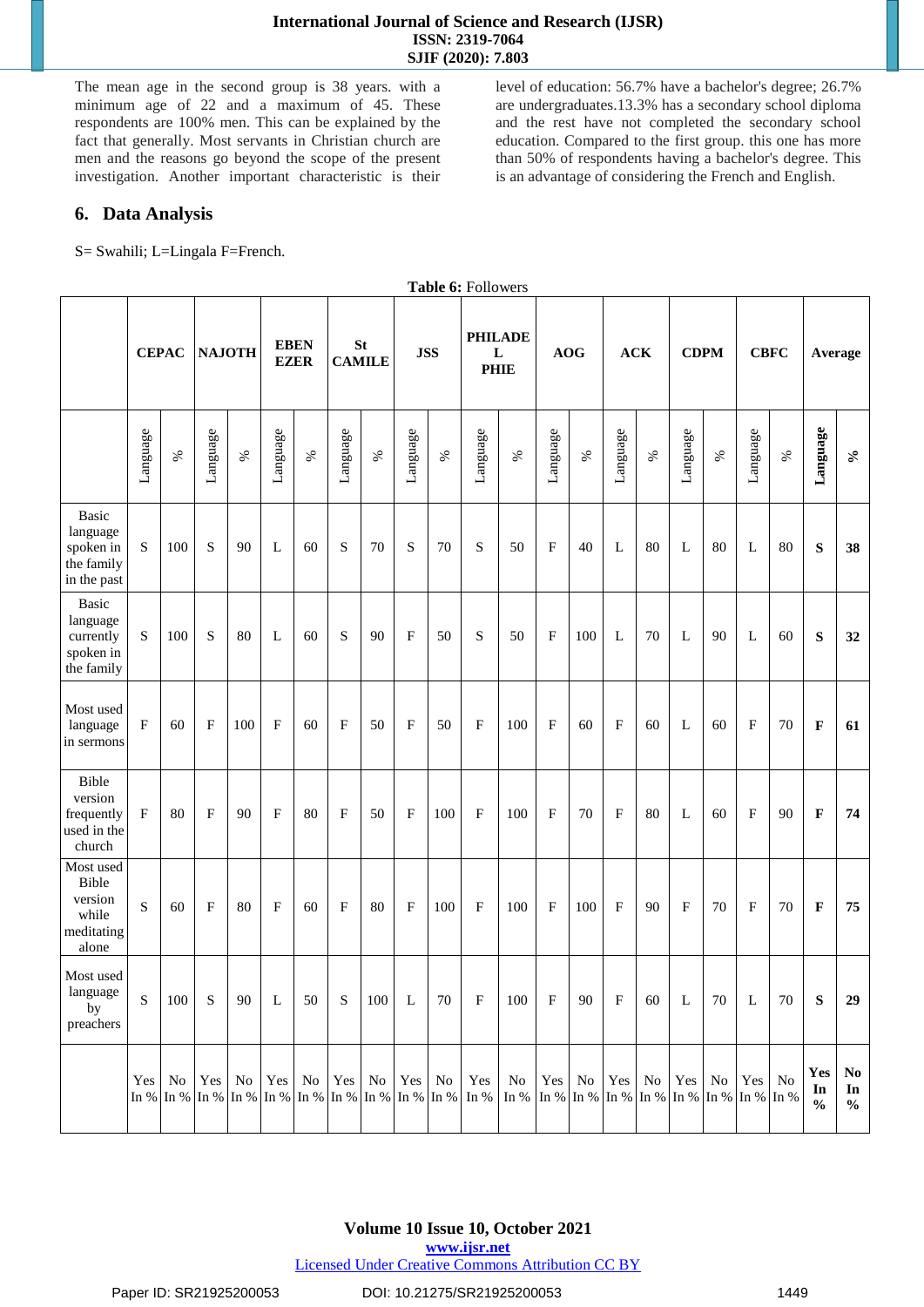| Bible<br>versions in<br>local<br>languages<br>are<br>difficult to<br>understand<br>read | 40           | 60             | 60  | 40             | 80             | 20       | 60             | 40  | 30  | 70       | 80  | 20             | 80  | 20             | 60  | 40       | $40\,$ | 60 | 40             | 60  | 57 | 43 |
|-----------------------------------------------------------------------------------------|--------------|----------------|-----|----------------|----------------|----------|----------------|-----|-----|----------|-----|----------------|-----|----------------|-----|----------|--------|----|----------------|-----|----|----|
| Need for<br>an<br>interpreter<br>by<br>preachers                                        | 100          | $\overline{0}$ | 100 | $\overline{0}$ | 100            | $\theta$ | $\overline{0}$ | 100 | 100 | $\theta$ | 100 | $\overline{0}$ | 100 | $\overline{0}$ | 100 | $\theta$ | 90     | 10 | $\overline{0}$ | 100 | 89 | 11 |
| Use of the<br>Bible in<br>French                                                        | 60           | 40             | 60  | 40             | 80             | 20       | 70             | 30  | 80  | 20       | 70  | 30             | 90  | 10             | 70  | 30       | 90     | 10 | 60             | 40  | 73 | 27 |
| Use of the<br>Bible in<br>English                                                       | $\mathbf{0}$ | 100            | 30  | 70             | $\overline{0}$ | 100      | $\overline{0}$ | 100 | 20  | 80       | 40  | 60             | 40  | 60             | 50  | 50       | 10     | 90 | 10             | 90  | 20 | 80 |

Source: own data from the survey

From the table above. it appears that 61% of the respondents prefer the Bible in French.74% regularly use this version in church and 75% wish to meditate using the same version. In addition.57% of the respondents say that the Bible written in local languages (Swahili and Lingala) is difficult to read and understand. Similarly, The English Biblical version is used by 20% of the respondents. Though the frequency of this use is questionable given the linguistic setting the respondents live in. This means that readers of the Bible are not significantly interested in the English version. This high percent (57%) of respondents who think that the local languages are difficult to read and write and the low use of the English language comforts the French language in its leading position.

|                                                                           |                       |              |                       |                   |                          |                            |                       |                              |                       |       | Table 7: Servants                  |       |                                               |          |                          |             |                          |             |                          |       |                       |               |
|---------------------------------------------------------------------------|-----------------------|--------------|-----------------------|-------------------|--------------------------|----------------------------|-----------------------|------------------------------|-----------------------|-------|------------------------------------|-------|-----------------------------------------------|----------|--------------------------|-------------|--------------------------|-------------|--------------------------|-------|-----------------------|---------------|
|                                                                           |                       | <b>CEPAC</b> |                       | <b>NAJOT</b><br>H |                          | <b>EBEN</b><br><b>EZER</b> | <b>CAMIL</b><br>Ε     | $\operatorname{\mathsf{St}}$ | <b>JSS</b>            |       | <b>PHILA</b><br><b>DEL</b><br>PHIE |       | AOG                                           |          |                          | ${\rm ACK}$ |                          | <b>CDPM</b> |                          | CBFC  |                       | Avera<br>ge   |
|                                                                           | Language              | $\%$         | Language              | $\%$              | Language                 | $\%$                       | Language              | $\%$                         | Language              | $\%$  | Language                           | $\%$  | Language                                      | $\aleph$ | Language                 | $\%$        | Language                 | $\%$        | Language                 | $\%$  | Language              | $\mathcal{S}$ |
| Basic<br>langua<br>ge<br>spoke<br>n in<br>the<br>family<br>in the<br>past | $\boldsymbol{\omega}$ | 100          | $\boldsymbol{\omega}$ | 100               | $\boldsymbol{\omega}$    | 66.67                      | $\boldsymbol{\omega}$ | 66.67                        | $\boldsymbol{\omega}$ | 66.67 | $\overline{\phantom{0}}$           | 100   | $\mathbbm{H}$ $\mathbbm{H}$<br>$\blacksquare$ | 100      | $\blacksquare$           | 66.67       | $\overline{\phantom{a}}$ | 66.67       | $\blacksquare$           | 66.67 | $\boldsymbol{\omega}$ | 80.001        |
| Basic<br>langua<br>ge<br>curren<br>tly<br>spoke<br>n in<br>the<br>family  | $\boldsymbol{\omega}$ | 100          | $\boldsymbol{\omega}$ | 100               | $\overline{\phantom{a}}$ | 66.67                      | $\boldsymbol{\omega}$ | 66.67                        | $\boldsymbol{\omega}$ | 66.67 | $\mathbf{L}$                       | 66.67 | $\mathbf{L}$                                  | 66.67    | $\overline{\phantom{a}}$ | 66.67       | $\overline{\phantom{a}}$ | 66.67       | $\overline{\phantom{a}}$ | 66.67 | $\boldsymbol{\omega}$ | 33.33         |

**Volume 10 Issue 10, October 2021**

**www.ijsr.net**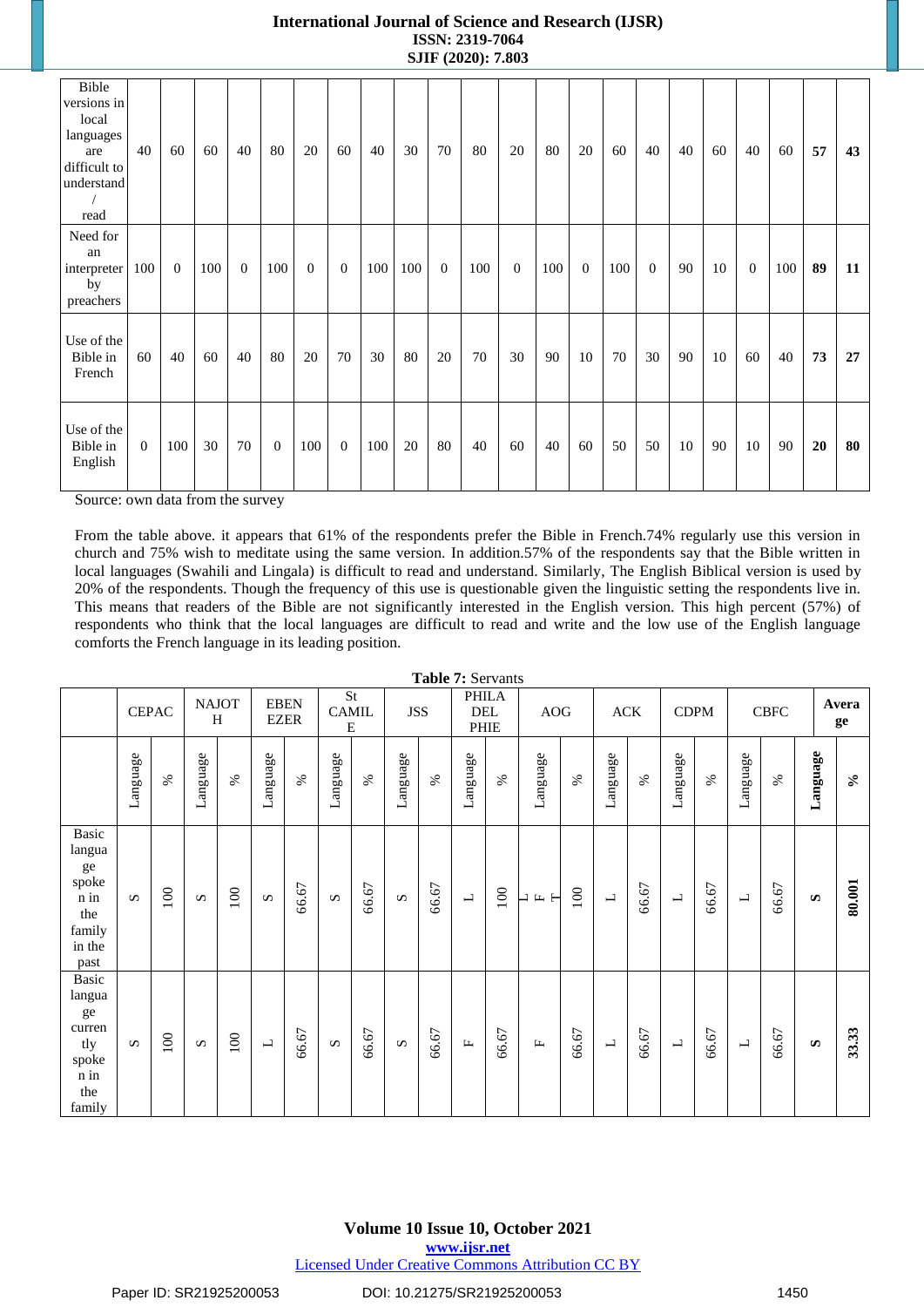| Bible<br>versio<br>$\mathbf n$<br>freque<br>ntly<br>used<br>in the<br>church                                  | $\mathbf{L}$ | 66.67            | Щ                                  | 100                          | $\mathbb{L}$             | 66.67                          | $\overline{\phantom{a}}$ | 66.67                                  | $\mathbf{L}$        | 100                                     | $\mathbf{L}$        | 100                                 | $\mathbf{L}$         | 100                            | $\mathbb{L}$        | 100                                 | $\mathbf{L}$             | 66.67                                       | $\mathbf{L}$             | 100                                      | E                                 | 80.001       |
|---------------------------------------------------------------------------------------------------------------|--------------|------------------|------------------------------------|------------------------------|--------------------------|--------------------------------|--------------------------|----------------------------------------|---------------------|-----------------------------------------|---------------------|-------------------------------------|----------------------|--------------------------------|---------------------|-------------------------------------|--------------------------|---------------------------------------------|--------------------------|------------------------------------------|-----------------------------------|--------------|
| language in<br>Most used<br>sermons                                                                           | S            | 66.67            | S                                  | 66.67                        | $\overline{\phantom{0}}$ | 66.67                          | S                        | 66.67                                  | $\mathbf{L}$        | 66.67                                   | $\mathbf{L}$        | 100                                 | Щ                    | 100                            | $\mathbb{L}$        | 100                                 | $\overline{\phantom{a}}$ | 66.67                                       | $\overline{\phantom{a}}$ | 66.67                                    | S                                 | 36.667       |
|                                                                                                               | Yes<br>%     | $\tilde{z}$<br>% | $\overline{\mathbf{Y}}$ es<br>$\%$ | $\overline{\mathsf{z}}$<br>% | Yes<br>%                 | $\mathsf{S}^{\mathsf{o}}$<br>% | Yes<br>%                 | $\stackrel{\circ}{\mathsf{Z}}$<br>$\%$ | $\mathbf{Yes}$<br>% | $\stackrel{\circ}{\phantom{}_{\sim}}$ % | $\mathbf{Yes}$<br>% | $\stackrel{\circ}{\mathsf{Z}}$<br>% | ${\bf \hat{Y}}_{es}$ | $\mathsf{S}^{\mathsf{o}}$<br>% | $\mathbf{Yes}$<br>% | $\stackrel{\circ}{\mathbf{Z}}$<br>% | $\mathbf{Yes}$<br>$\%$   | $\stackrel{\mathtt{o}}{\mathsf{z}}$<br>$\%$ | Yes<br>%                 | $\stackrel{\mathtt{o}}{\mathsf{z}}$<br>% | Yes<br>$\mathcal{S}_{\mathbf{0}}$ | $2^{\circ}$  |
| Need of an<br>interpreter<br>during<br>sermon                                                                 | 66.67        | 33.33            | 100                                | $\circ$                      | 100                      | $\circ$                        | $\circ$                  | 100                                    | 100                 | $\circ$                                 | 66.67               | 33.33                               | 100                  | $\circ$                        | 100                 | $\circ$                             | 66.67                    | 33.33                                       | 100                      | $\circ$                                  | 80.001                            | 19.99        |
| Use of the<br>Bible in<br>French                                                                              | 66.67        | 33.33            | 66.67                              | 33.33                        | 66.67                    | 33.33                          | $\circ$                  | 100                                    | $\circ$             | 100                                     | 100                 | $\circ$                             | 66.67                | 33.33                          | 100                 | $\circ$                             | 66.67                    | 33.33                                       | 33.33                    | 66.67                                    | 56.668                            | 43.332       |
| Use of<br>the<br>Bible<br>in<br>Englis<br>$\overline{\mathbf{h}}$                                             | 66.67        | 33.33            | $\circ$                            | 100                          | 66.67                    | 33.33                          | 33.33                    | 66.67                                  | 100                 | $\circ$                                 | 33.33               | 66.67                               | $\circ$              | 100                            | 33.33               | 66.67                               | 66.67                    | 33.33                                       | $\circ$                  | 100                                      | $\ddot{\bullet}$                  | $\mathbf{C}$ |
| Skills<br>in<br>deliver<br>ing<br>sermo<br>ns in<br>French                                                    | 33.33        | 66.67            | 66.67                              | 33.33                        | 66.67                    | 33.33                          | 66.67                    | 33.33                                  | 66.67               | 33.33                                   | 100                 | $\circ$                             | 100                  | $\circ$                        | 100                 | $\circ$                             | 100                      | $\circ$                                     | 100                      | $\circ$                                  | 80.001                            | 19.999       |
| Use of<br>French<br>is an<br>advant<br>age to<br>captur<br>$\rm e$<br>follow<br>ers'<br>unders<br>tandin<br>g | 33.33        | 66.67            | $\circ$                            | 100                          | $\circ$                  | 100                            | 33.33                    | 66.67                                  | $\circ$             | 100                                     | 66.67               | 33.33                               | 66.67                | 33.33                          | 33.33               | 66.67                               | $\circ$                  | 100                                         | $\circ$                  | 100                                      | 23.333                            | 76.667       |
| Need<br>for an<br>Englis<br>$\mathbf h$<br>interpr<br>$\,$ eter                                               | 33.33        | 66.67            | $\circ$                            | 100                          | $\circ$                  | 100                            | $\circ$                  | 100                                    | 66.67               | 33.33                                   | 33.33               | 66.67                               | $100\,$              | $\circ$                        | $\circ$             | $100\,$                             | 66.67                    | 33.33                                       | 66.67                    | 33.33                                    | 36.667                            | 63.333       |

**Source:** own data from the survey

Data from this table show that averages of 56.67% of respondents have preference the Biblical version in French.80% regularly use it in church and 80% wish to preach by the same language. In addition.40% of the

servants of these ten churches surveyed have a leaning for the English Biblical version. To this end.80% of the servants surveyed need an interpreter during their preaching.

# **Volume 10 Issue 10, October 2021**

**www.ijsr.net**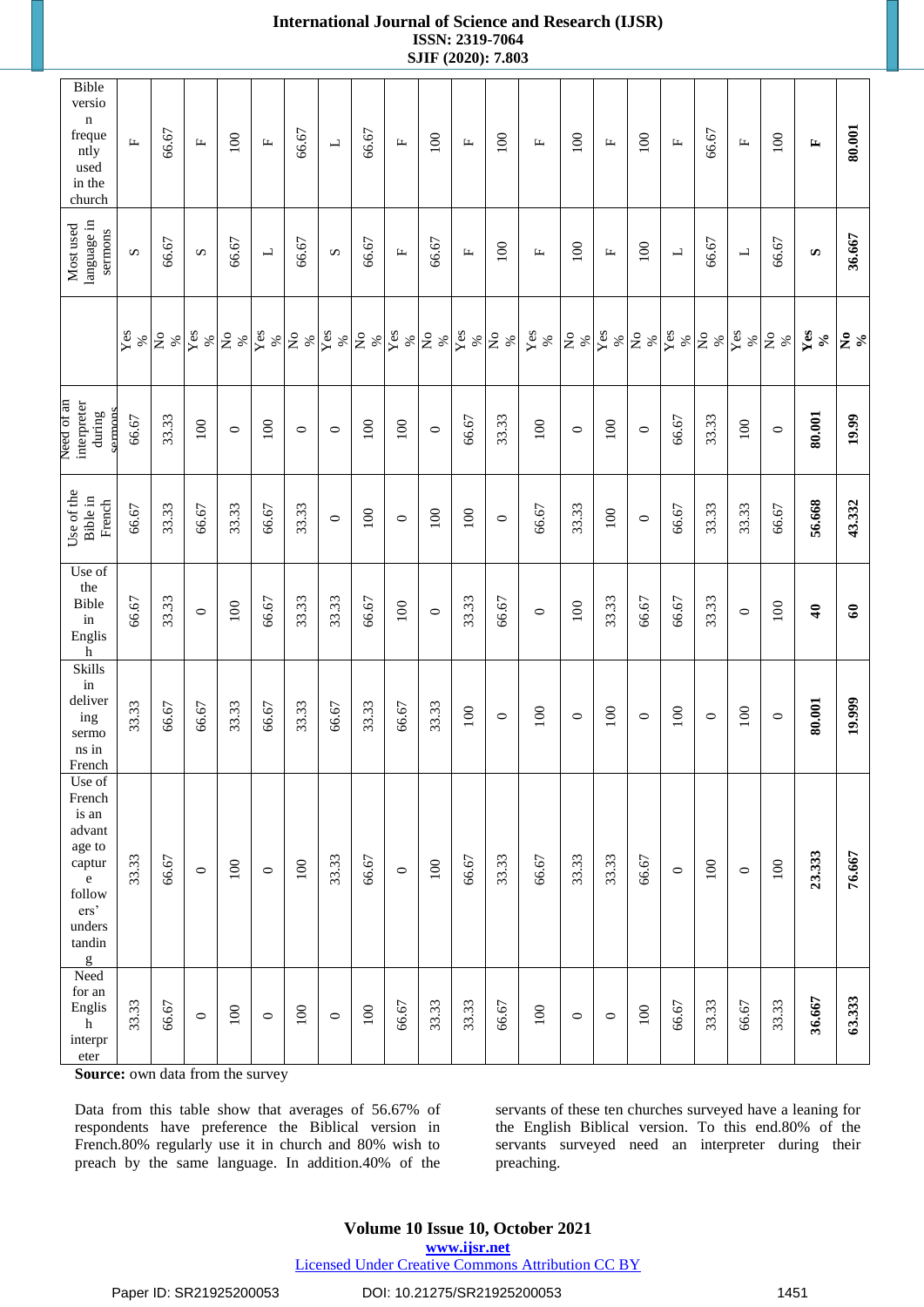| <b>International Journal of Science and Research (IJSR)</b> |
|-------------------------------------------------------------|
| <b>ISSN: 2319-7064</b>                                      |
| SJIF (2020): 7.803                                          |

|                                              | <b>Followers</b> |        |           | <b>Servants</b> |         |           |
|----------------------------------------------|------------------|--------|-----------|-----------------|---------|-----------|
| Spoken languages                             | Difficult        | Easy   | Very easy | Difficult       | Easy    | Very easy |
|                                              | $(\%)$           | $(\%)$ | $(\%)$    | (% )            | $(\% )$ | $(\%)$    |
| Swahili                                      | 33               | 48     | 19        | 36.67           | 46.67   | 16.67     |
| Lingala                                      | 13               | 46     | 41        | 20              | 36.67   | 43.33     |
| French                                       |                  | 51     | 46        | 6.67            | 30      | 63.33     |
| English                                      | 81               | 14     |           | 66.67           | 30      | 3.33      |
| <b>Written languages</b>                     |                  |        |           |                 |         |           |
| Swahili                                      | 40               | 39     | 21        | 43.33           | 33.33   | 23.33     |
| Lingala                                      | 17               | 55     | 28        | 13.33           | 46.67   | 40        |
| French                                       | 4                | 46     | 50        |                 | 33.33   | 66.67     |
| <b>English</b>                               | 84               | 13     | 3         | 66.67           | 26.66   | 6.67      |
| $\sim$<br>$\sim$ $\sim$ $\sim$ $\sim$ $\sim$ |                  |        |           |                 |         |           |

**Table 8:** Knowledge of languages

**Source:** Data from the survey

From this table.51% of the followers speak French easily compared to 63.33% of the servants who speak the same language very easily. As far as local languages are concerned. Swahili is slightly difficult to speak and write compared to Lingala. However.14% of the followers speak English easily compared to 30% in the group of servants. This means that the knowledge of English is more increased in the Servants group rather in that of the followers.

#### **7. Discussion of the Results**

After the analysis of the data above, as may be noticed, the use of the French version of the Bible at high rate is an indicator that local language use is primarily oral, and that the population investigated has not received enough education in these languages. This is the reason why they feel uncomfortable to use the Bible written in local languages. This, in fact, is consonance with the different authors (Pavlikova-Vilhnova, Makita, Nehrbass, Mputubwele and Osborn) quoted in the review of literature. French alone outweighs the other languages put together.

This result also shows that training in local languages is not reinforced in the younger generations. They feel much more confident in using the Bible written in French than the one written in local languages. It is also interesting to note that though English is little used; few users of the Bible prefer to use the Bible written in English. This is one step ahead with regard to the use of English.

While lack of adequate language policy may be the main reason why local languages are not widely used in the case of Bible reading, we may also not neglect the impact of language attitude may have negative attitudinal influence on the use of local languages. In the assessment, many respondents have at least admitted that they exhibit some knowledge in local languages. French and English are the reflect of good school education and brings the speaker/user to consider themselves as 'pertaining' to the civilized world. The two reasons in fact validate the two hypotheses.

#### **8. Conclusion**

The investigation has shown the discrepancy between orality and reading in the use of of Bible in Christian churches in Kisangani. Language policy, language attitude, and the orality of African languages have been found to be the main reasons for the decadence of local languages. As a recommendation, language policy deciders in the Democratic Republic of Congo need to reinforce the use of local languages, though promoting foreign languages like English and French is equally important in order to render the youth more competitive in this globalizing world.

#### **References**

- [1] Aina, O. O. (2018). Literacy Structures. Systems and Policies in Nigerian Primary Education: A need for Restructuring. Literacy and Reading in Nigeria. Vol 17 No 1, pp.50-155. NERDC Press: Abuja.
- [2] Baker. C. (2001). Foundations of Bilingual Education and Bilingualism. Multilingual matters ltd: Toronto.
- [3] Barbara, A. Y. (1980). The Origins of Language Policy in Zaire. The Journal of Modern African Studies. I8.2, pp.257-279.
- [4] Constitution de la République (2011). Démocratique du Congo in Journal Officiel de la République Démocratique du Congo. Kinshasa.
- [5] Ilunga. B. N. (2010). Some Linguistic and Extra Linguistic Aspects of Translations from French into English: A Contribution to Translation Practices (The Case of 'Licence' Students. English Department. Unpublished doctoral thesis, University of Kisangani, Kisangani, Democratic Republic of Congo.
- [6] Luanga, K. A. (2012). English in the Democratic Republic of the Congo. World Englishes. pp.48-69. Blackwell Publishing Ltd: Oxford. Volume 31. Issue 1
- [7] Luchivia. John Ommani. (2012). Contextualised language choice in the church in Kenya.
- [8] Thesis, School of Intercultural Studies: KENYA. Retrieved August 25, 2020 from
- [9] http://www.scripture-engagement. org/content/contextualised-language-choice-churchkenya
- [10]Makita, M. J-C. (2013). La politique linguistique de la R. D Congo à l'épreuve du terrain: de l'effort de promotion des langues nationales au surgissement de l'entre-langue (pp.45-61). Synergies Afrique des Grands Lacs. n° 2.
- [11]Mongaba, S. B. (2010). La littérature congolaise écrite en lingála. Mabiki: Bruxelles. Communication

**Volume 10 Issue 10, October 2021**

**www.ijsr.net**